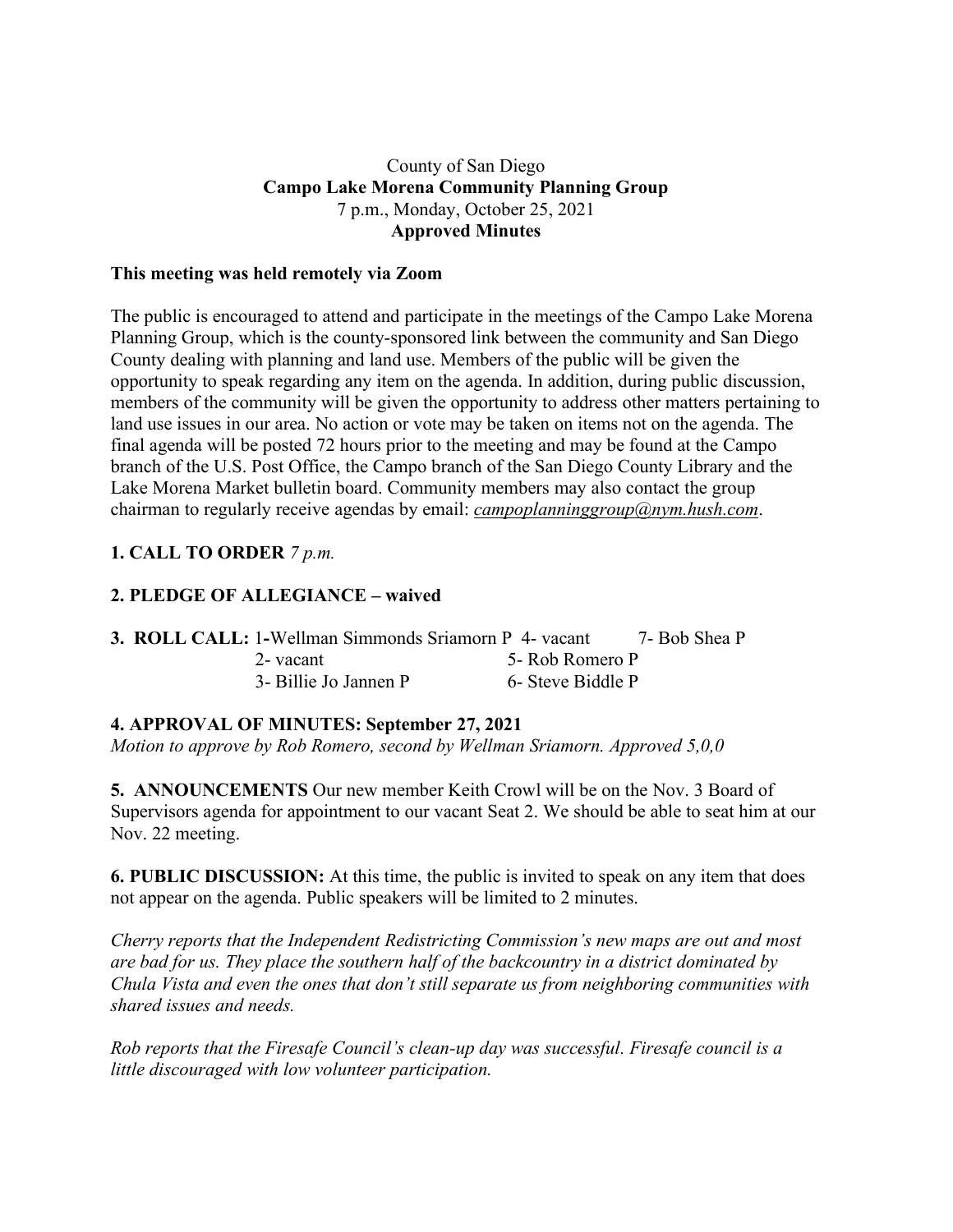*Kelly McCormick is tracking marijuana laws. An emerging issue to keep in mind is that private roads may present a problem for cultivators because some people don't want the traffic or don't want marijuana in the neighborhood at all. Road maintenance agreements in future permitting has been proposed.*

*Becky Rapp is concerned about marijuana laws. BOS just finished a hearing on municipal code changes to allow marijuana businesses a pass on some regulations. All supes voted aye except Desmond who feels that all businesses should be held to the same standards.*

*Judy Strang speaking as a concerned grandmother also attended the recent BOS meeting. She says Desmond is a hero for standing his ground on regulatory standards and education of the public about drug use.*

### **7. NEW BUSINESS:**

**a. Community Benefit Program.** This is a proposal to create a community benefit program (payments) for towns that are impacted by new development. Land use and environmental planners Li Li, and Audrey Hamilton will present. **Discussion and vote.**

*Audrey Hamilton said the purpose is a project to make better support available to communities impacted by undesirable projects. Currently thinking of renewables, but it can be expanded to include other big land development projects could be infrastructure, job creation, childcare, economic development, affordable housing. Will go to the board in December. Developers have asked that they be voluntary.*

*In response to questions from the community: Hamilton said fuel clearance could be a community benefit. County will look into seeing if road improvements can be included. Benefits and terms would have to be established before permits are issued. This would only impact future projects.*

*Karen Russell said unintended consequences could include costs so excessive that projects the backcountry actually wants could be too expensive to do.*

*Wellman Sriamorn made a motion, seconded by Rob Romero, to adopt the following recommendations:*

*1. C.B. shouldn't be an excuse/deciding factor for approving a project.*

*2. C.B. shouldn't fund county expenses or replace projects/services the county and developer are already obliged to provide.*

*3. The benefit should be defined by the community and approved by a committee or singlepurpose corporation of residents.*

*4. Benefits shouldn't be made from a list of specific kinds of benefits identified by the county. The impacted community should decide what it needs.*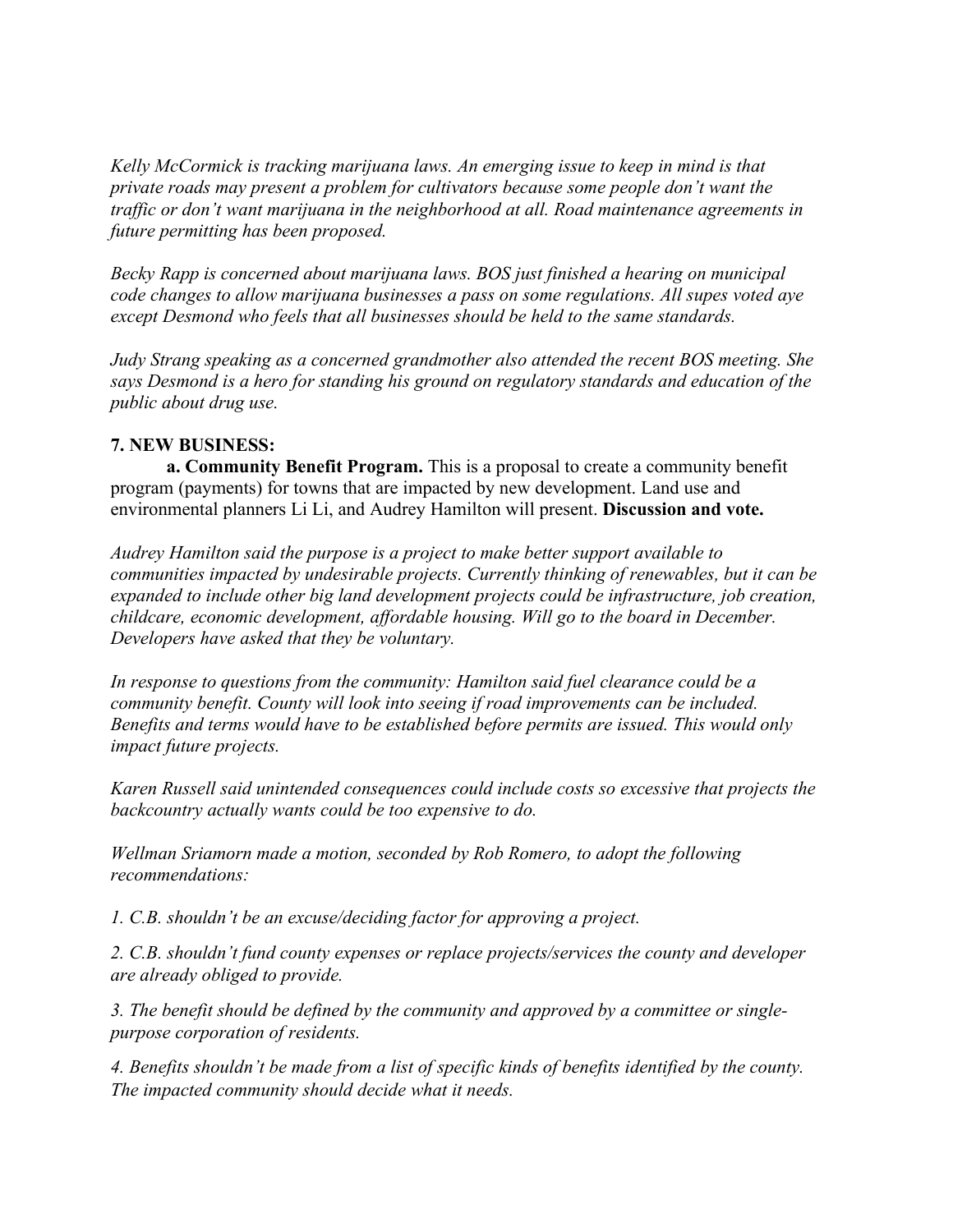*5. Benefits should be IN ADDITION to environmental mitigation, not instead of it.*

*6. C.B. participation should be mandatory for the developer, not voluntary.*

*The group voted 5,0,0 to adopt the motion.*

**b. Vehicle Miles Traveled ordinance.** The county will charge developers an extra fee for housing projects outside a certain distance from public transportation hubs. Under SB 743, CEQA analysis can no longer use road congestion or the amount of time a driver is delayed on the road when analyzing transportation impacts. In future, a project's environmental impacts must be evaluated by the amount and distance people drive to destinations. **Discussion and vote.**

*Planner Jacob Armstrong said the threefold purpose of the new ordinance is to reduce greenhouse gas emissions, encourage infill development and improve public health. It is calculated by determining the number, frequency and distance of trips that would be created by new housing projects and compared to existing (no project) alternative. Standards for analysis are provided by the Governors Office of Planning and Research. "Less than significant impact" would be determined if any of the following apply: VMT is calculated at less than existing average for the defined area, project generates less than significant average daily trips, or the project meets other screening criteria, such as public transit availability or affordable housing. Next report to BOS is in January. County could choose to do a programmatic EIR, thus saving developers study money by pre-determining which areas could be built out.*

*In response to questions from the community and planning group: CEQA requires only VMT, but some jurisdictions include some type of level-of-service and public safety analysis. Staff are trying to find a balance. The legislation is single-purpose – to get people out of their cars. It isn't intended to prevent air impacts due to slow-and-go traffic and may actually increase emissions. This is an indirect fee on homebuyers, as opposed to direct fees that might be imposed by SANDAG and/or state and federal government. Criteria for being screened out of compliance include project size (less than 10 homes), or be characterized as a community service business, such as a local store. Small projects, such as accessory dwelling units, would not be charged the fee. Draft language is expected to be ready in early December. The group will hold off on formal comment until then.*

**c. Update on Camp Michael Monsoor activities.** The camp, located on La Posta Road, is operated by Naval Base Coronado and provides training to Navy professionals in special operations in mountain terrain. Coronado Naval Base Community Plans and Liaison Officer Anna Shepherd will present and answer questions. **Information only.**

*Anna Shepherd said Coronado administers 8 different facilities in the county, including 33,000 acres of habitat and 29 protected species from the ocean out to Campo. The U.S. Navy has a stake in the county's Star Ranch habitat purchase and the Camp Michael Monsoor training base on La Posta Road. The camp is actively managed to protect endangered*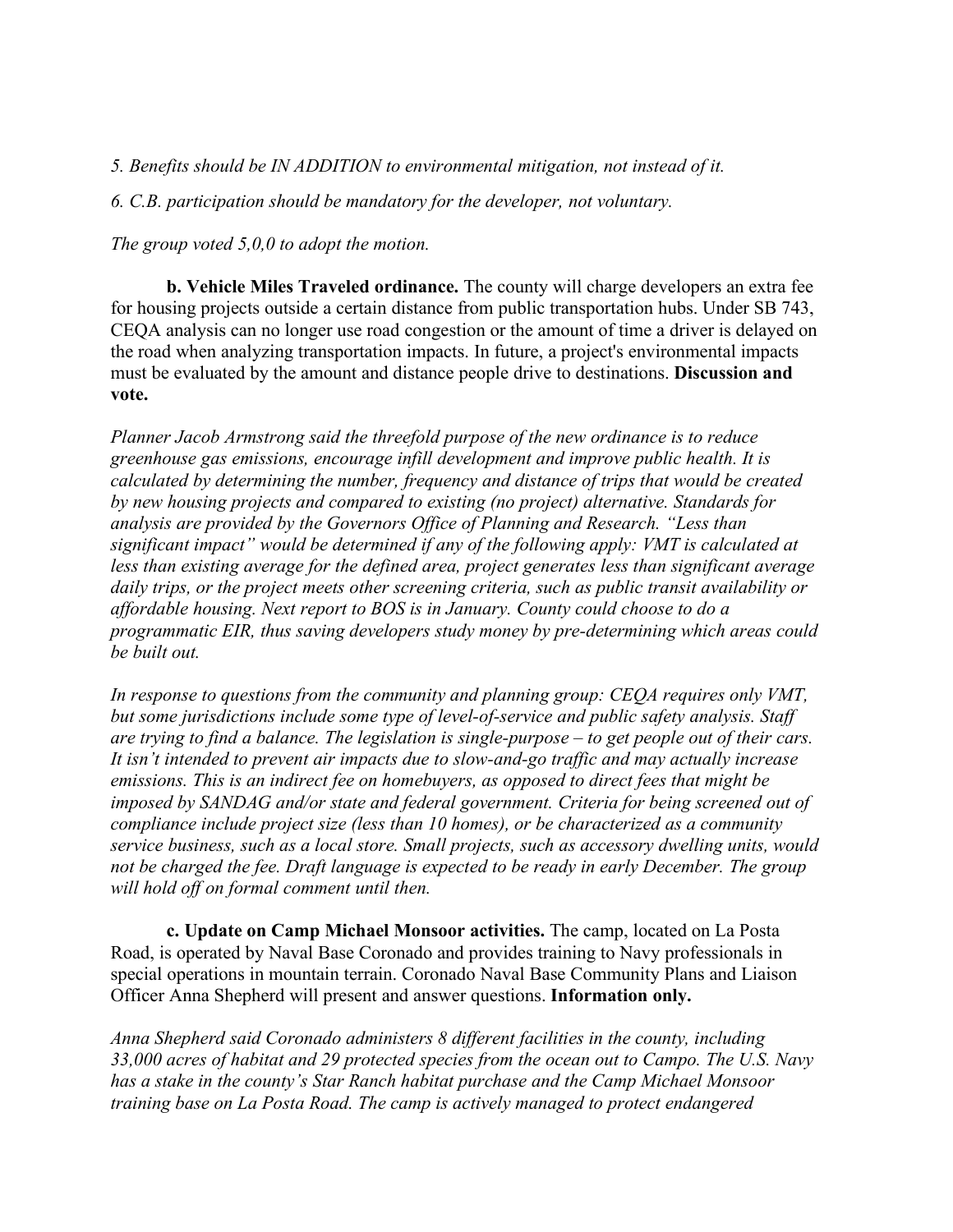*animals/insects and protect from noxious weed invasion. Base management is working on the ongoing problem of hunters wandering into live fire areas where SEALs train. If hunters are caught trespassing, they can be cited and their weapons confiscated. They don't want to have to do that and she seeks suggestions for how to get the word out.*

*In response to community and group questions: Future money for participation in Star Ranch management may or may not be available. She will pass on concerns expressed by residents about the noise associated with increased training flyovers.*

**d. Cameron Corners Consolidation Feasibility Study.** The Rural Community Assistance Corporation, with funding from the State Water Resources Control Board, is initiating a feasibility study of consolidating small water systems in and around Cameron Corners. RCAC staff is reaching out to private well owners to see if they would be interested in having their wells sampled for nitrate and uranium, so they can better characterize the groundwater quality in the area. They seek feedback from the CLMPG and the community. **Information only.**

*Toby Roy said the purpose of the project is to improve water quality and efficiency of mostlycommercial users in and around Cameron Corners. The project could also include the area out to new Campo Elementary or other properties. RCAC hopes to have a study draft by January, and will come back to to the group with another report. They would like to get the best possible characterization of water quality around C.C. by doing more well sampling for uranium and nitrates. People who want to participate in the study may contact her at .*

*In response to questions: She doesn't know if there would be a high cost for beneficiaries of the consolidation, and whether there would be state grant money available to cover or offset costs. No sewer service would be included in the study or project. They will not be measuring radon, but will check into doing that. A small water system is defined as commercial properties that serve more than 25 people (uranium is not tracked) or a community system with more than 15 connections (is required to test for uranium).*

*Steve Biddle made a motion to continue the meeting past 9 p.m. Seconded by Rob Romero, passed 5,0,0.*

**e. Extension of remote meetings by CLMPG.** The state has given us the option of continuing Brown Act exceptions to hold remote meetings. Our usual meeting place, in the community building in Campo is maintaining pandemic restrictions on the property, so is unavailable at least through December. **Discussion and vote.**

*Wellman Sriamorn made a motion to continue remote meetings until the end of year. Motion seconded by Rob Romero and passed 5,0,0.*

### **8. OLD BUSINESS:**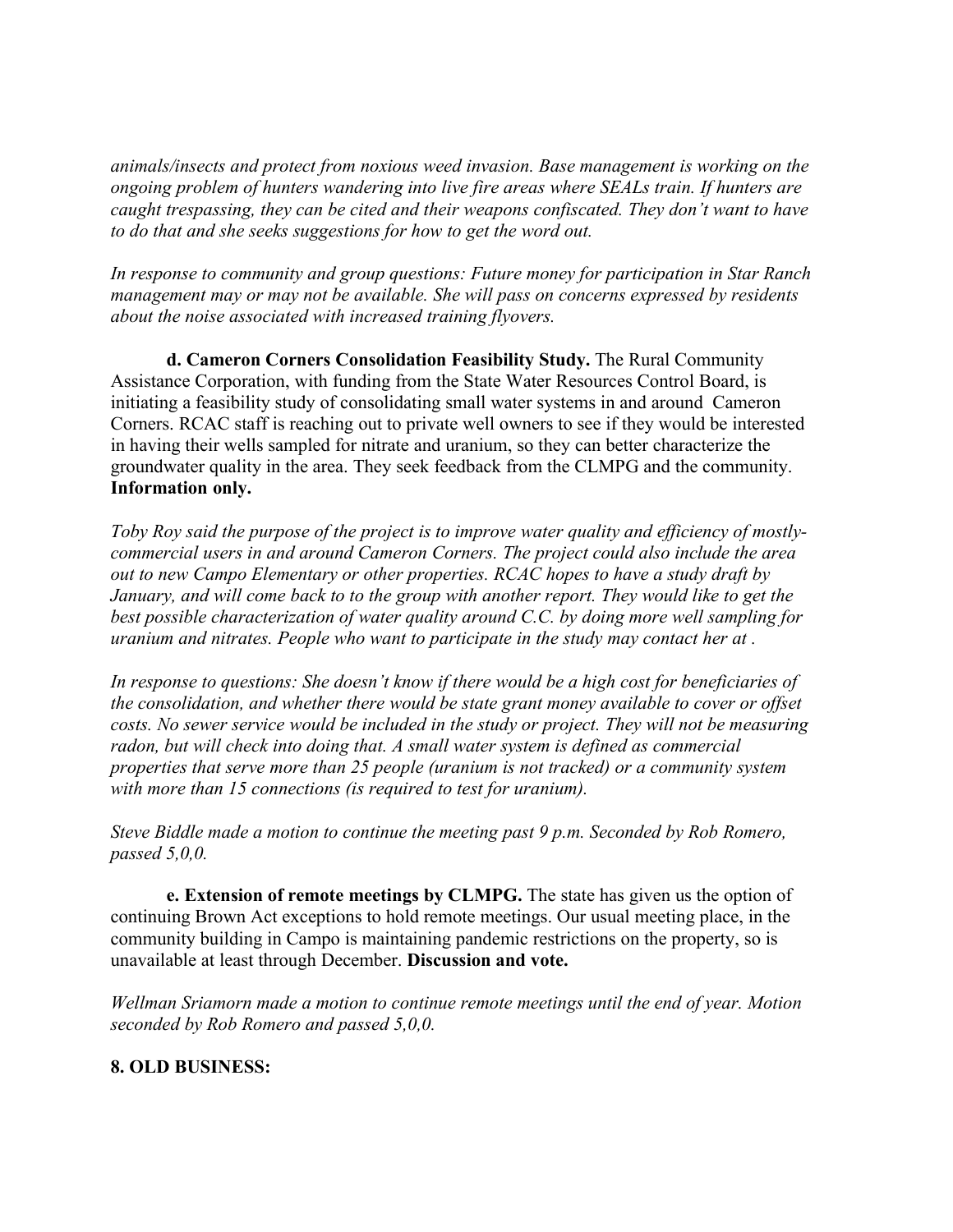**a. Standing subcommittee reports (no action):** Groundwater, Rob Romero; Sewer and Septic, vacant; Community Economic Impacts, Steve Biddle; Public Safety, Bob Shea.

*Steve Biddle reported that vacancies in commercial buildings are continuing to rise, which is impacting local jobs and services. Most recent closure was the Subway store near Cameron Corners.*

**b. Chairman's report, Billie Jo Jannen (no action).** *All the maps currently proposed by the IRC charged with creating the new supervisory districts place us in a district 100 percent controlled by Chula Vista voters. Area residents in the southern part of the backcountry have experienced this in their congressional and state senate districts since 2001, so it is well known that local residents are fully disenfranchised in those districts. The school district, fire districts and community planning areas are sliced into pieces and distributed among 3 different supervisor districts. The IRC has heard little from backcountry to date and the only way to change these maps is for large numbers of us to comment before maps are finally adopted.*

*After some discussion, the chairman committed to hold a special meeting and host a speaker from the IRC on November 9, 2021 in order to be able to tender our formal comments before the IRC's next meeting. Chairman Jannen will send the information out to the group's full public agenda list and emphasize the need for immediate public comment volume.*

**9. CORRESPONDENCE:** Members of the public who wish to read the correspondence listed may request it by email at campoplanninggroup@nym.hush.com.

**a.** Agenda for Sept. 10 Traffic Advisory Committee meeting. Nothing in our area. **Forwarded to group.**

**b.** Sept. 18 agenda for the quarterly meeting of PDS staff with planning/sponsor group chairmen. **Forwarded to group.**

**c.** Agenda for Sept. 16 Cameron Corners Consolidation Stakeholder meeting. This is a project by RCAC to consolidate various private water systems in and adjacent to Cameron Corners. **Forwarded to group.**

**d.** Notice of project initiation by the county to explore the creation of community benefit programs, which would be used to make up for excessive negative impacts of proposed projects. **Forwarded to group.**

**e.** Update on how the county will implement "vehicle miles traveled (VMT) in project environmental review. The BOS, on June 24, approved thresholds for land development projects within the County to meet new California Environmental Quality Act (CEQA) requirements under Senate Bill 743. Under SB 743, CEQA analysis can no longer use road congestion or the amount of time a driver is delayed on the road when analyzing transportation